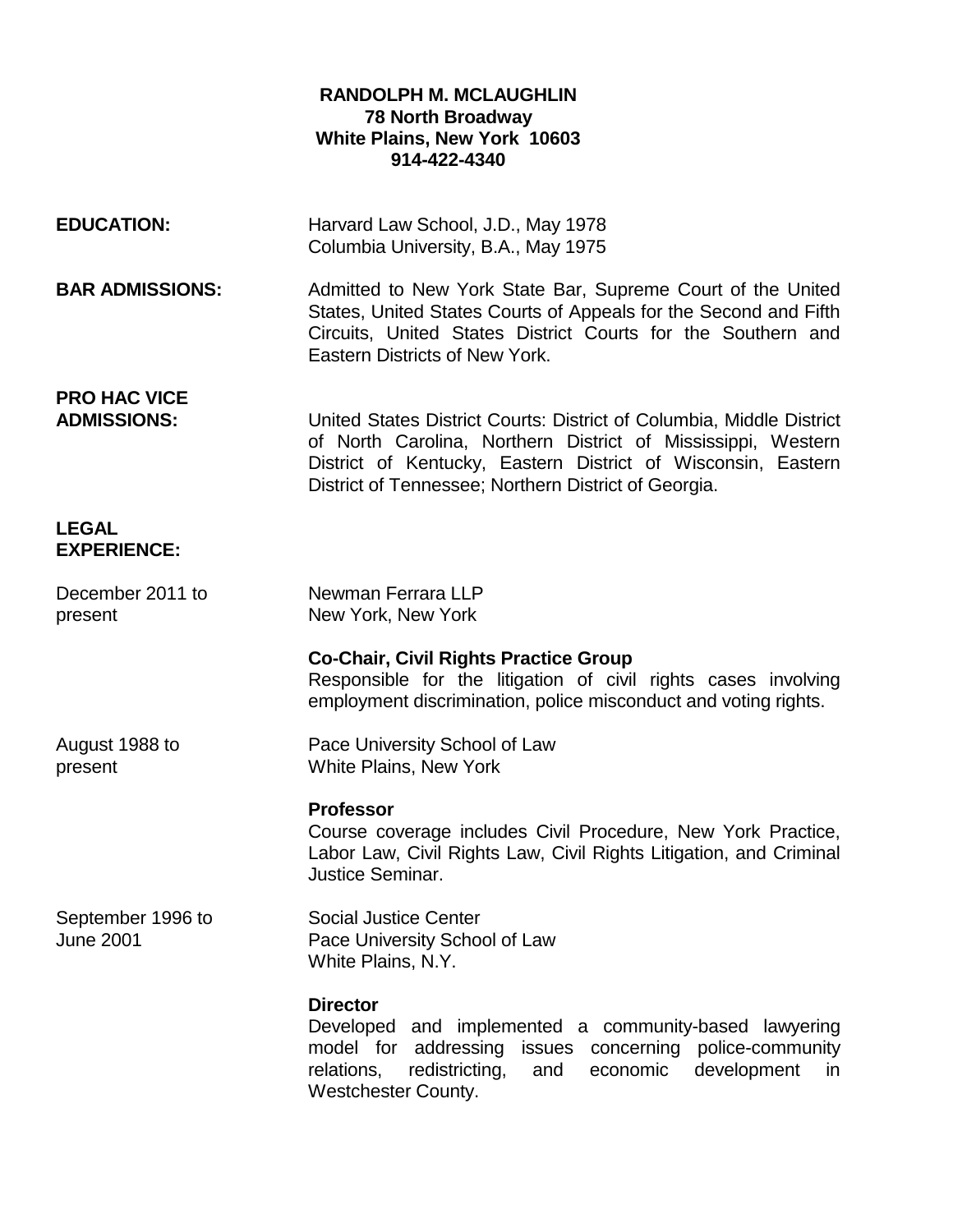September 1986 to Meyer, Suozzi, English & Klein, P.C. July 1988 Mineola, New York

#### **Associate Attorney**

Responsible for handling civil cases at trial and appellate levels. Responsible for handling labor matters before the American Arbitration Association and the National Labor Relations Board; drafted appellate briefs involving labor disputes.

September 1978 to Center for Constitutional Rights, September 1986 New York, New York

# **Associate Legal Director/Staff Attorney**

Responsible for the management and coordination of litigation by CCR attorneys. Reviewed and made initial decisions on recommendations of CCR attorneys with respect to new cases and amicus curiae briefs. Duties also included handling civil rights/civil liberties litigation at the trial and appellate levels.

# **PUBLICATIONS:**

*Racially Motivated Violence: Litigation Strategies*. (1984).

*Bray v. Alexandria Women's Health Clinic***: The Supreme Court's Next Opportunity to Unsettle Civil Rights Law.** 66 Tulane Law Review 1357 (1992).

*Chisom v. Roemer***: Where Do We Go From Here?** 24 Columbia Human Rights Law Review 1 (1993).

*Operation Rescue Versus A Women's Right to Choose: A Conflict Without a Federal Remedy?* 32 Duquesne Law Review 709 (1994)

# **BOARDS:**

| September 2001 to | Member, Board of Trustees,           |
|-------------------|--------------------------------------|
| June 20, 2007     | United Nations International School. |

| September 1993 to | Member, Board of Directors,       |
|-------------------|-----------------------------------|
| September 1996    | Center for Constitutional Rights. |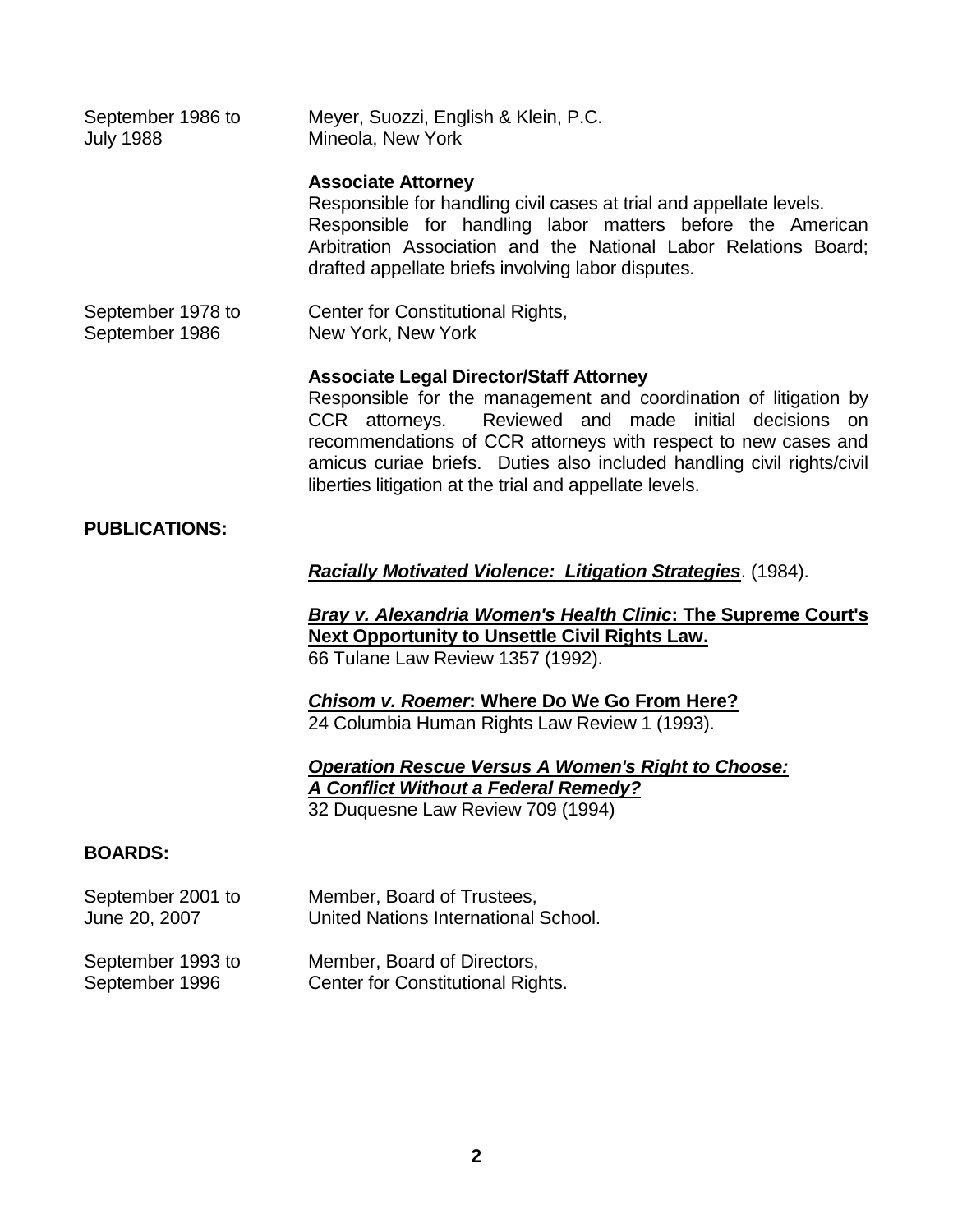# **SPECIAL PROJECTS:**

| March 2004     | Conducted study of practices and procedures of Rutgers University<br>(Newark campus) Police Department.                                                                                  |
|----------------|------------------------------------------------------------------------------------------------------------------------------------------------------------------------------------------|
| February 2000  | Conducted study of practices and procedures of Tisbury, Ma.<br>Police Department.                                                                                                        |
| December 1999  | Worked with Danny Glover to address issues concerning diversity in<br>the New York City taxicab industry.                                                                                |
| March 1999     | Worked with members of the Board of Trustees of the Village<br>of Ossining, community leaders, and the local police department<br>to establish a police-civilian complaint review board. |
| August 1979    | Conducted human rights investigation in Liberia, West Africa.                                                                                                                            |
| <b>AWARDS:</b> |                                                                                                                                                                                          |
|                | <b>William Robert Ming Advocacy Award</b><br>National Association for the Advancement of Colored People<br><b>National Convention, 2001</b>                                              |
|                | Haywood Burns Memorial Award<br>New York State Bar Association, 1999                                                                                                                     |
|                | <b>Foot Soldier's Award</b><br>National Association for the Advancement of Colored People<br>National Convention, 1999                                                                   |
|                | Haywood Burns/Shanara Gilbert Award<br>Northeast People of Color Conference<br>Third Annual Conference, 1998                                                                             |
|                | Outstanding Professor of the Year, 1992.<br>Pace University School of Law                                                                                                                |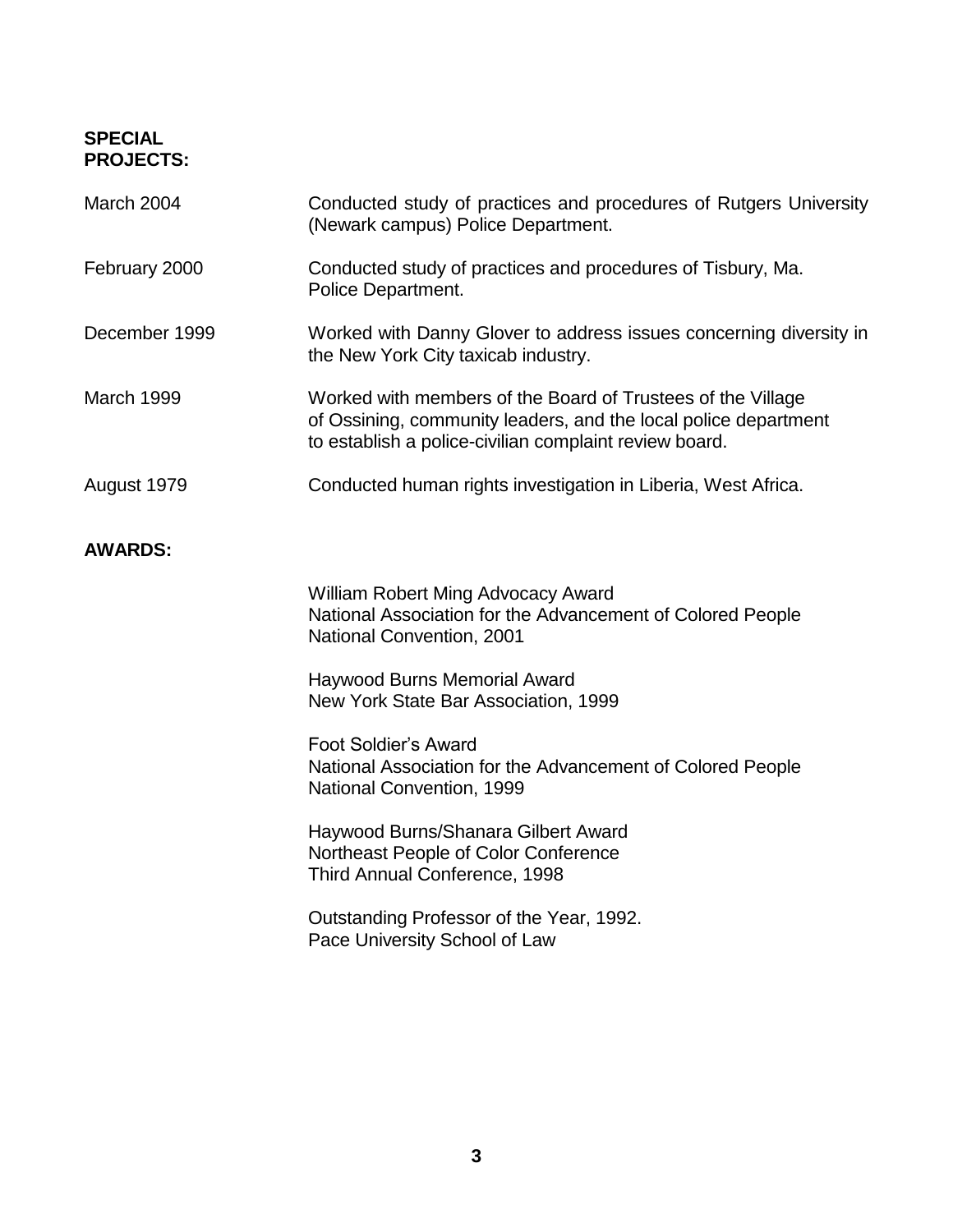# **PARTIAL LIST OF CASES:**

# **United States v. Village of Port Chester**

2008 WL 19052 (S.D.N.Y. 2008)

Representing Plaintiff-Intervenor in a suit brought by the United States against the Village alleging that the at-large election system utilized to elect members of the Village Board of Trustees violated the Voting Rights Act. The district court ruled that the system violated the Act and adopted a cumulative voting remedy.

# **New Rochelle Voter Defense Fund v. City Of New Rochelle**

308 F. Supp. 2d 152 (S.D.N.Y. 2003)

Represented African-American voters in Voting Rights Act challenge to redistricting plan adopted by the City Council. After trial, the district court concluded that the plan violated the Voting Rights Act. The parties agreed to a new redistricting plan.

# **Campbell v. DiGuglielmo**,

148 F. Supp. 2d 269 (S.D.N.Y. 2001)

Represented the family of Charles Campbell who was killed during a dispute over a parking space at a deli in Dobbs Ferry, N.Y. Suit was filed against Richard B. DiGuglielmo, Richard D. DiGuglielmo, an offduty New York City police officer, Robert Errico, the City of New York, and the deli corporation. The complaint alleged that the three individual defendants conspired to violate the civil rights of Mr. Campbell. A federal jury awarded the plaintiffs 5.2 million dollars in damages.

# **Goosby v. Town Board of the Town of Hempstead**,

180 F. 3d 476 (2nd Cir. 1999)

Represented a class of African-American and Latino voters in a Voting Rights Act challenge to the at-large election system utilized by the Town of Hempstead to elect the Town Board. The district court held that the at-large system violated the Voting Rights Act, and the decision was affirmed on appeal.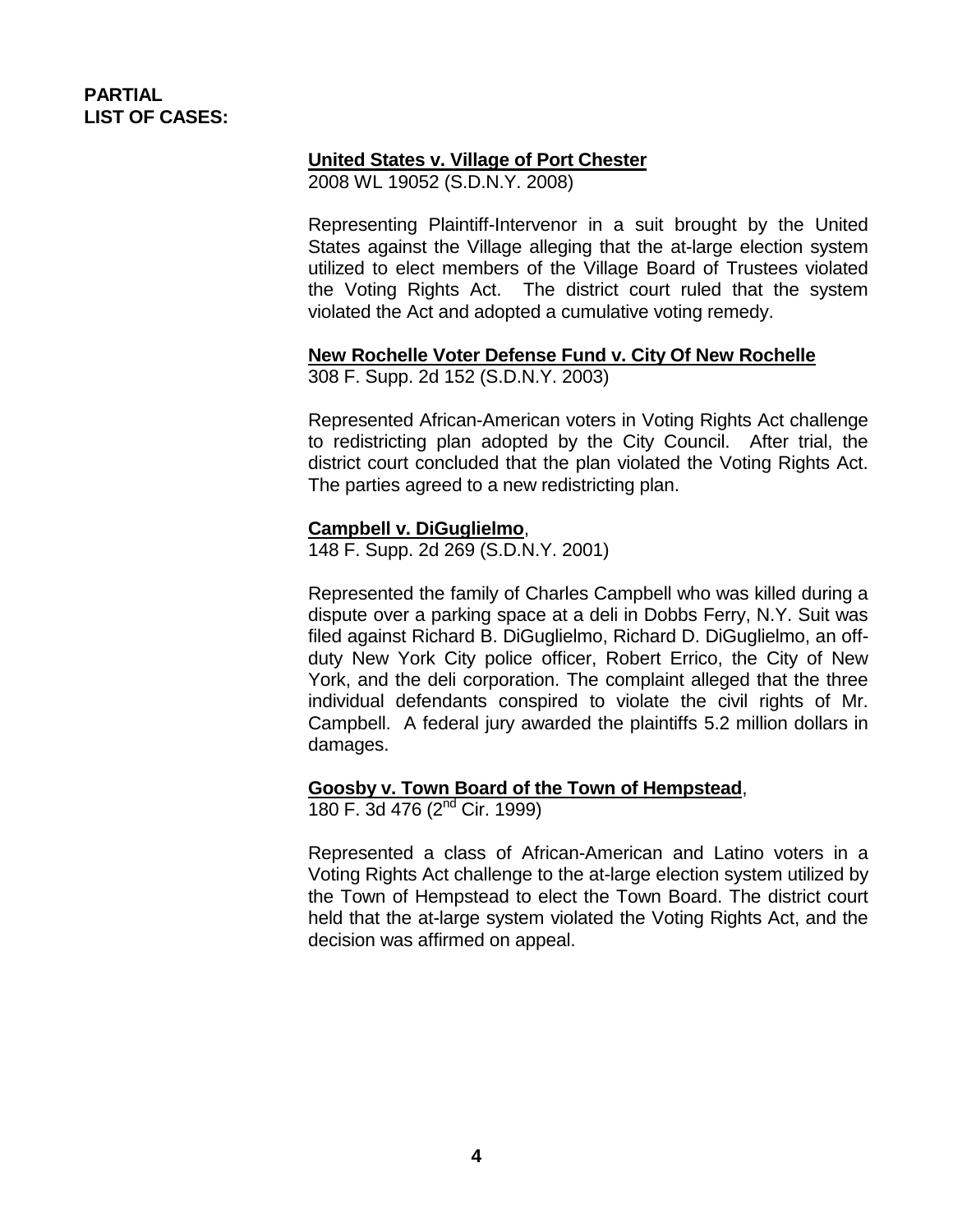**France v. Pataki**, 71 F. Supp.2d 317 (S.D.N.Y.1999)

Represented class of African-Americans and Latinos in a challenge under the Voting Rights Act to the at-large nomination and election system utilized in New York City for selection of New York State's Supreme Court Justices. The district court ruled that the system did not violate the Voting Rights Act.

# **Davis v. City of New Rochelle**,

156 F.R.D. 549 (S.D.N.Y. 1994)

Represented Ossie Davis and others in a federal class action challenge to the at-large election system utilized by the City of New Rochelle for the election of members of the City Council. As a result of the suit, the City of New Rochelle held a referendum to determine whether elections for the City Council should be held on a district basis. On March 2, 1993, the referendum was approved by a majority of the voters. The Council approved a six-district plan with one majority African-American district. The plaintiffs accepted the plan after determining that it complied with the Voting Rights Act. On November 2, 1993, under the district plan, the first African-American woman was elected to the Council.

**Butts v. City of New York**, 614 F. Supp. 1527 (S.D.N.Y. 1985), rev'd, 779 F.2d 141 (2nd Cir. 1985), cert. denied, 478 U.S. 1021 (1986)

Represented Reverend Calvin Butts in a challenge under the Voting Rights Act to the New York State run-off primary law. The district court decided that the run-off primary law violated the Voting Rights Act and the United States Constitution. That decision was reversed on appeal, and the U.S. Supreme Court declined to grant the petition for a writ of certiorari.

# **McSurely v. McClellan**

753 F. 2d 88 (D.C. Cir. 1985)

Represented two civil rights leaders in a constitutional tort action against United States senator, senate investigator and Kentucky prosecutor in connection with the search and seizure of plaintiffs' personal papers. Jury returned a verdict of 1.6 million dollars. Court of Appeals dismissed the constitutional claims, but upheld the verdict under common law privacy grounds against investigator.